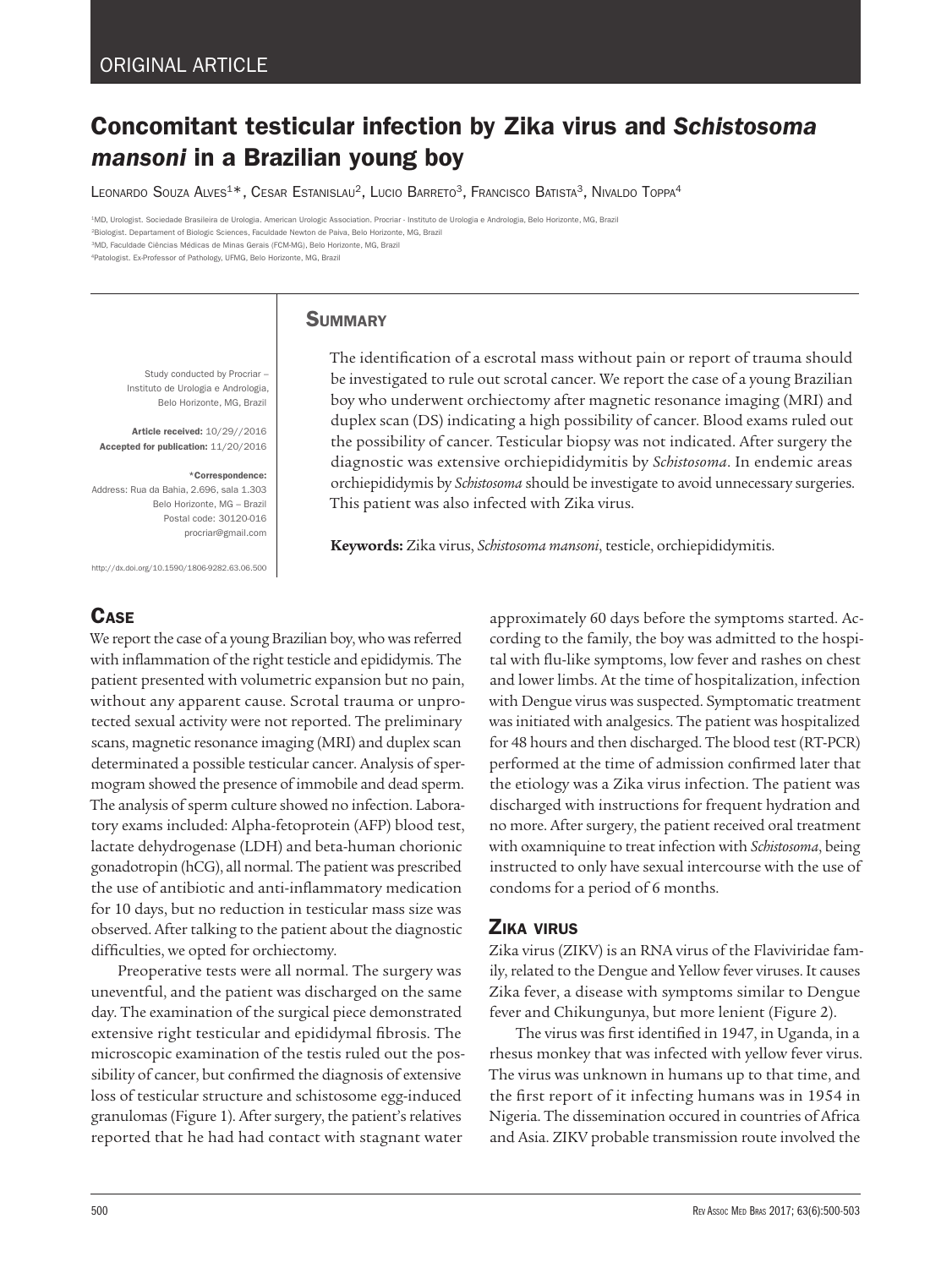

FIGURE 1 Granuloma in fibrosis phase with a viable *S. mansoni* egg in the middle. (Photo by Nivaldo H. Toppa).

2014 FIFA World Cup, also being carried by immigrants from Africa.2,3,8,11 Symptoms include: mild fever, pruritus and cutaneous rash, fatigue, myalgia, dehydration, diarrhea, photophobia, dizziness and loss of appetite. These symptoms may remain for 7 to 30 days. Unlike the Dengue virus, the Zika does not usually cause blood dyscrasia.5-8 ZIKV is transmitted through the bite of an infected *Aedes aegypti* mosquito, which is also a vector of Dengue virus and is endemic to the regions affected.<sup>2-8,19</sup> Transmission through saliva and/or semen is still controversial, although the presence of live ZIKV has been detected in these secretions.<sup>6-8</sup> The virus has also been detected in urine. The diagnosis of the virus is usually done clinically. Blood tests are not always available, are costly and take 2 to 7 days to confirm the diagnosis. Enzyme-linked immunosorbent assay (ELISA)-based serological tests can be used for the diagnosis of ZIKV. The test detects the presence of antibodies against ZIKV and, therefore, at the beginning of the symptoms, the test is negative. It should be requested five days after the first signs appear. Real time polymerase chain reaction (RT-PCR) is a method of DNA and RNA amplification that does not use living organisms and can detect ZIKV as symptoms occur.<sup>6,9-11</sup> ZIKV can be detected in samples of semen or saliva using PCR, but these virus identification kits are not widely available in all countries. The clinical picture triggered by ZIKV resembles a flu-like condition, but chronic complications are more important. Guillain-Barré syndrome (GBS) is a neurological complication that can be fatal, with progressive paralysis of the muscles of the body. In microcephaly, which is brain malformation due to infec-



FIGURE 2 Electron micrograph transmission image digitally colored shows Zika virus in blue. (Photo by CDC/Cynthia Goldsmith). 218 x 164 mm (72 x 72 DPI)

tion with the virus, the cephalic perimeter is smaller than usual, leading to permanent neurologic loss. It occurs in fetuses of mothers who were infected with ZIKV.<sup>2</sup> Treatment is usually supportive and depends on the severity of symptoms. The patient usually remains in the hospital for 24-48 hours, under observation with analgesic and antipyretic drugs only. Despite the production of antibodies against ZIKV and Dengue virus, it is not known whether this is lasting immunity or not.<sup>9-11,19</sup> In cases like GBS or microcephaly, the patients will need hospitalization and continuous care.

#### *Schistosoma*

Schistosomes are trematode parasites approximately 1 cm (male) to 1.5 cm (female) long. Schistosome infection is frequent in developing countries with low socioeconomic conditions. Schistosomes are found as three different species, and are considered endemic in Central and South America (*S. mansoni*), and in the Middle East and Asia (*S. haematobium* and *S. japonicum*). In the Americas, the disease is known as water belly or snail fever. The parasite is found in *B. glabrata* snails, the intermediate host, in freshwater ecosystems.<sup>1,13-15,17</sup>

In the reproductive cycle, the parasite infects the snail, where self-reproduction takes place. The eggs are then discarded in standing water. At that point, the parasite is eliminated (cercaria stage) in water, where its definitive host (human) is infected. Once in the human body, *S. mansoni* has tropism for mesenteric plexus, veins in the pelvic region. In these areas, the parasite reproduces once again and the eggs reach the entire body through veins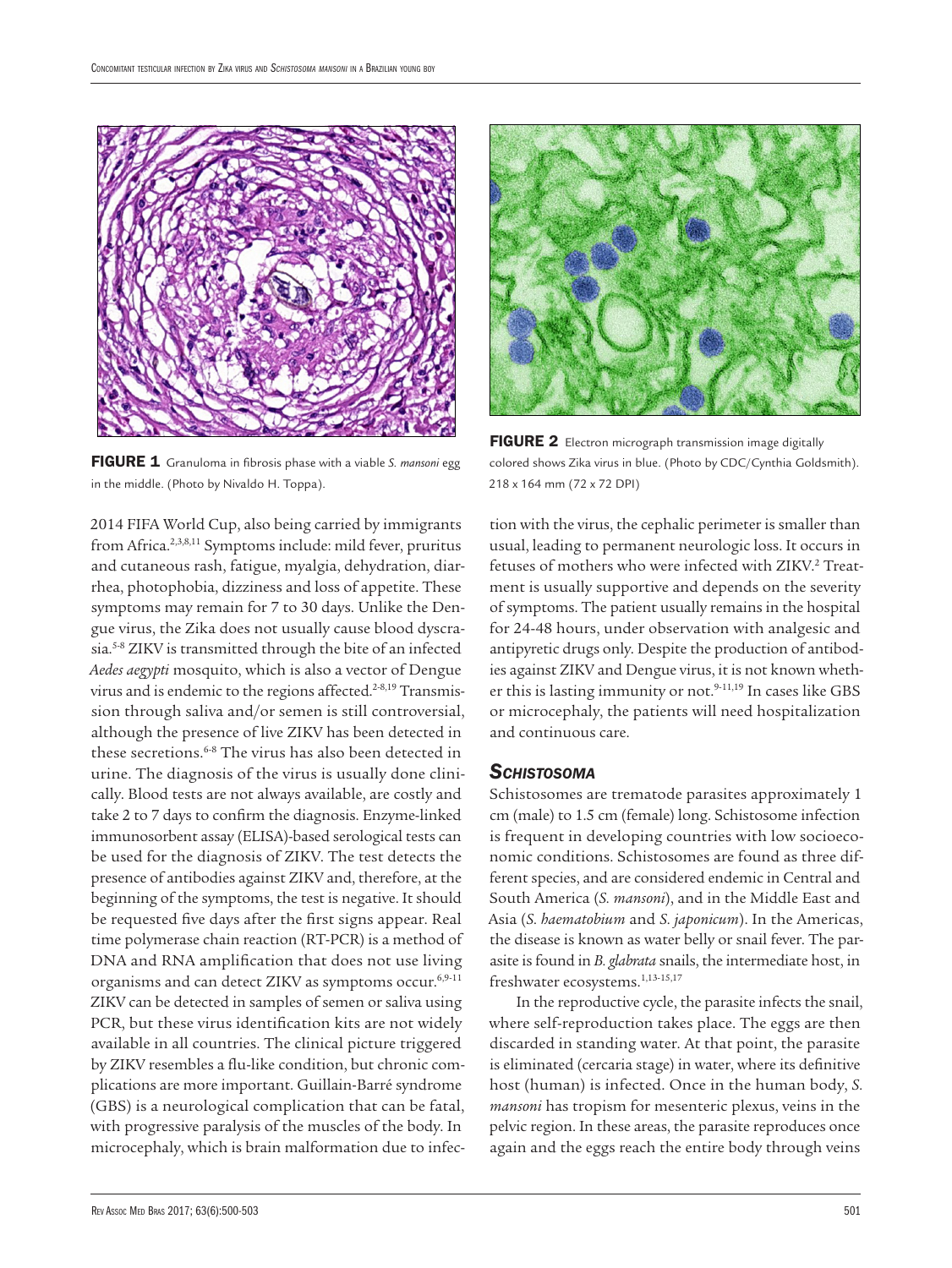and lymphatic vessels, especially the liver and the spleen (Figure 3). There are reports of eggs found in the kidneys, bladder, prostate, epididymis and testes, which are usually discovered *post mortem*. 15 The infectious process that follows is due to the intense immune reaction against the eggs of *Schistosoma*. The typical lesion is that of granulomas with spiculated egg in a central position (Figure 1).

The granuloma involves the *Schistosoma* with mast cells, macrophages, multi-nucleated giant cells (Langhans' cells), eosinophils, lymphocytes and fibroblasts. In the process, there is extensive inflammation and fibrosis, egg deposition, and destruction of organ architecture.<sup>17,18</sup>

#### **Discussion**

This is the case of a Brazilian boy, living in an urban area, which starts with a history of testicular increase, with no

apparent cause. The initial clinical report, laboratory tests and imaging methods led to a diagnosis of malignant testicular injury. In cases of testicular lesions with suspicion of testicular cancer, testicular biopsy should not be done, as it can promote the spread of malignant cells and loss of surgical healing potential. In this context, the difficulties related to diagnosis and treatment were properly explained to the patient. After the postoperative diagnosis of schistosomal orchitis, and in the absence of malignant tumor of the testicle, it became clear that the collection of clinical data was incomplete. Contact with still waters and whether it was infested with the intermediate host *S. mansoni* was not investigated. Contact with stagnant water 60 days before the onset of symptoms was later confirmed by the patient. We did not inquire about hospitalization for treatment of ZIKV infection, despite the existence of a positive RT-PCR.



FIGURE 3 Lifecycle of *Schistosoma*. (From https://www.cdc.gov/parasites/schistosomiasis/biology.html)